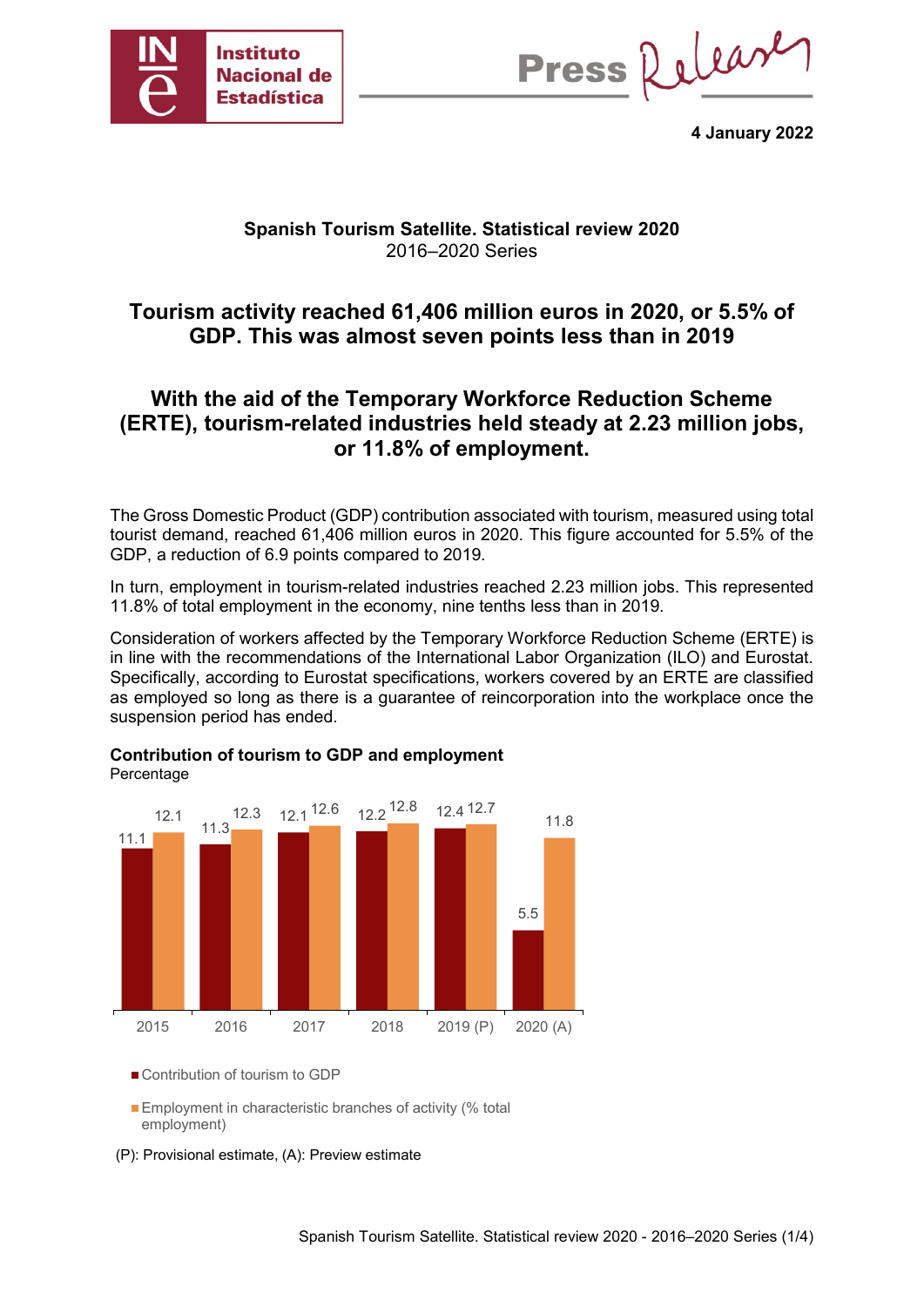In 2020, the component with the greatest contribution to domestic tourism consumption the inbound tourism expenditure, with 35.9% of the total.





(P): Provisional estimate, (A): Preview estimate

The final demand associated with tourism fell by 57.7% in terms of volume in 2020.



# **Real evolution of GDP and contribution of tourism to GDP**

(P): Provisional estimate, (A): Preview estimate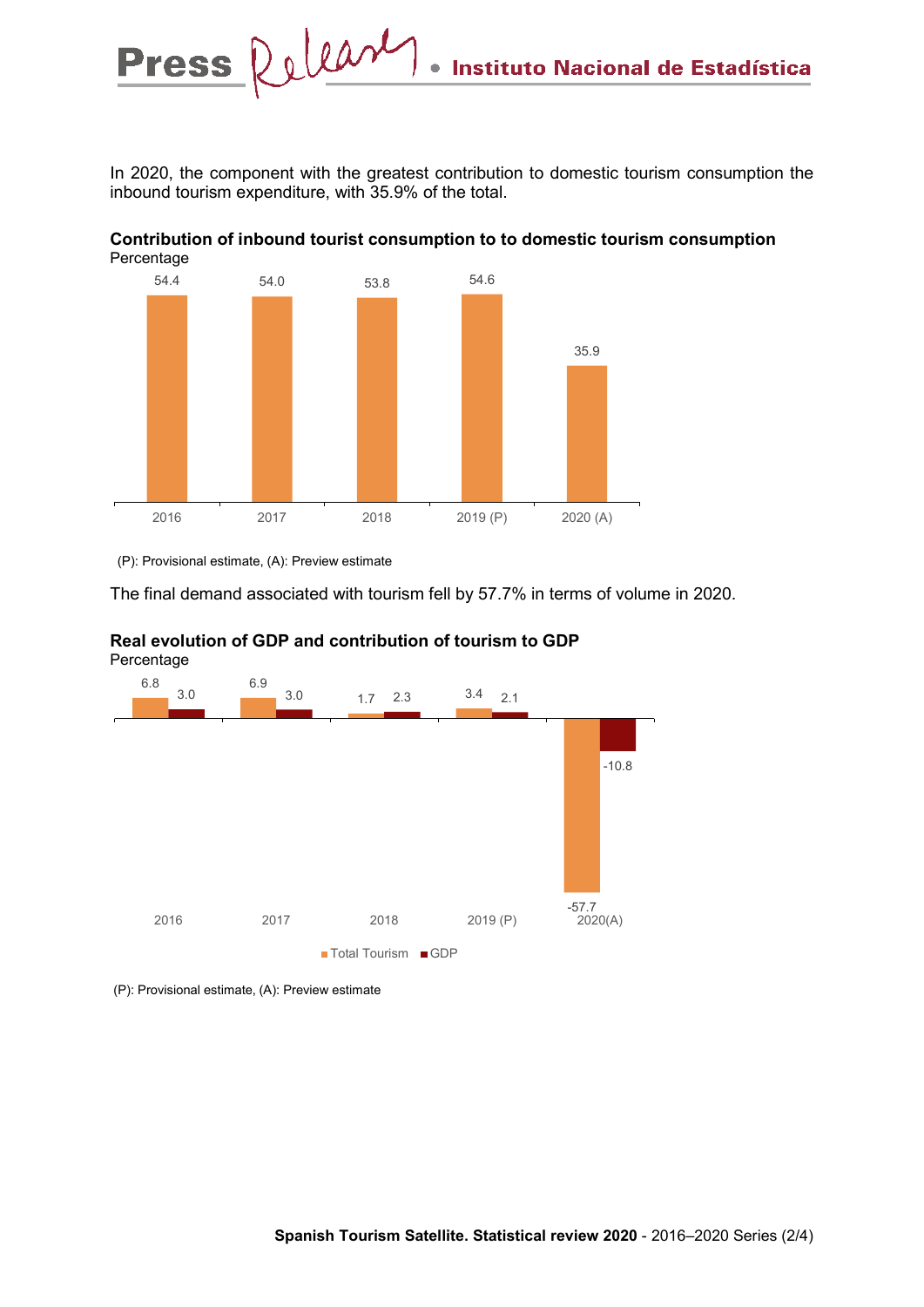### **Contribution of tourism to the Spanish economy**

Press Relear

|                                                                         | 2015      | 2016      | 2017      | 2018 (P)  | 2019(A)   | 2020(A)  |
|-------------------------------------------------------------------------|-----------|-----------|-----------|-----------|-----------|----------|
| <b>Current prices: Millions of euros</b>                                |           |           |           |           |           |          |
| Internal tourism expenditure                                            |           | 115,709.2 | 127,895.6 | 132,255.3 | 139,453.2 | 51,071.7 |
| Internal tourism comsuption                                             |           | 131,668.9 | 145,963.0 | 151,910.4 | 159.278.7 | 59,794.8 |
| Gross value added of tourism industries (GVATI)                         |           | 221,584.8 | 230,996.4 | 238,930.8 | 247972.14 |          |
| Tourism direct gross value added (TDGVA)                                |           | 64.860.7  | 71.127.0  | 74,857.1  | 77687.386 |          |
| Tourism direct gross domestic product (TDGDP)                           |           | 72.806.5  | 77.015.5  | 81,105.0  | 84014.747 |          |
| Tourism gross domestic product                                          | 119,185.4 | 126,304.8 | 141,053.4 | 147,074.7 | 154,737.5 | 61,406.3 |
| <b>Current prices: Percentage regarding GDP</b>                         |           |           |           |           |           |          |
| Tourism direct gross domestic product (TDGDP)                           |           | 6.5       | 6.6       | 6.7       | 6.8       |          |
| Tourism gross domestic product                                          | 11.1      | 11.3      | 12.1      | 12.2      | 12.4      | 5.5      |
| Constant prices: Chain-linked value indices (reference year 2015 = 100) |           |           |           |           |           |          |
| Tourism gross domestic product                                          | 100.0     | 106.8     | 114.2     | 116.2     | 120.1     | 50.8     |
| Thousands of jobs                                                       |           |           |           |           |           |          |
| Tourism employment                                                      | 2,324.1   | 2,421.5   | 2,541.9   | 2,629.2   | 2,680.5   | 2,235.8  |
| % total employment                                                      |           |           |           |           |           |          |
| Tourism employment                                                      | 12.1      | 12.3      | 12.6      | 12.8      | 12.7      | 11.8     |

### **Comparison of inbound tourist expenditure with outbound tourist expenditure** Current prices Billion euros



(P): Provisional estimate, (A): Preview estimate